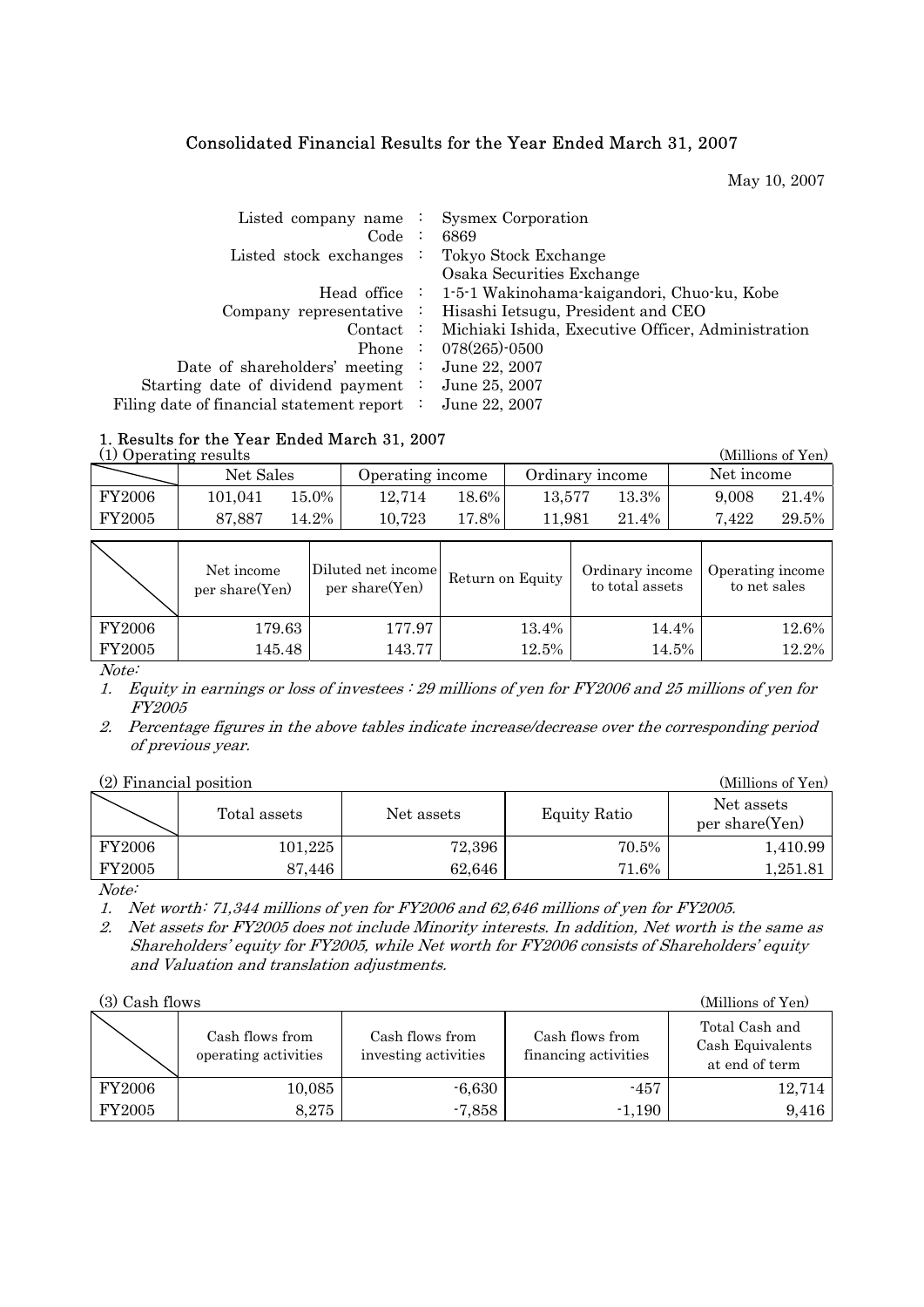### 2. Dividend

|                      |         | Dividend per share |        | Total dividend<br>payment |                                 | Dividend to                  |  |
|----------------------|---------|--------------------|--------|---------------------------|---------------------------------|------------------------------|--|
|                      | Interim | Year-end           | Annual | amount                    | Pay-out Ratio<br>(consolidated) | net assets<br>(consolidated) |  |
|                      | (Yen)   | (Yen)              | (Yen)  | (millions of Yen)         |                                 |                              |  |
| <b>FY2005</b>        | 20.00   | 16.00              | 36.00  | 1,297                     | 17.9%                           | 2.2%                         |  |
| <b>FY2006</b>        | 16.00   | 20.00              | 36.00  | 1,816                     | 20.0%                           | 2.7%                         |  |
| FY2007<br>(Forecast) | 20.00   | 20.00              | 40.00  | $\overline{\phantom{0}}$  | 20.8%                           |                              |  |

Note:

Pay-out Ratio(consolidated) for FY2005 and Dividend to net assets(consolidated) for FY2005 are retroactively adjusted for Two-for-one stock split in 2005.

| 3. Business Forecast for the Year Ended March 31, 2008 | (Millions of Yen) |       |                     |       |                 |       |            |      |                              |
|--------------------------------------------------------|-------------------|-------|---------------------|-------|-----------------|-------|------------|------|------------------------------|
|                                                        | Net Sales         |       | Operating<br>income |       | Ordinary income |       | Net income |      | Net income<br>per share(Yen) |
| Semi-<br>Annual                                        | 53,000            | 11.6% | 6.800               | 10.9% | 7,000           | 7.0%  | 4.500      | 8.4% | 88.35                        |
| Annual                                                 | 112,000           | 10.8% | 15,000              | 18.0% | 15,300          | 12.7% | 9.800      | 8.8% | 192.40                       |

Note:

1. The above estimates are based on information available to the Company on the date of the report's announcement. Due to unforeseen circumstances, however, actual results may differ from such estimates.

2. Percentage figures in the above tables indicate increase/decrease over the corresponding period of previous year.

### 4. Other Information

- (1) Changes in scope of consolidation: Consolidated subsidiaries (2 additions).
- (2) Changes of the method of accounting policies: Yes
- (3) Numbers of shares outstanding(Ordinary Shares)

Number of shares outstanding at the end of the periods (including treasury stock): 50,654,596 shares for FY2006 and 50,005,596 shares for FY2005.

Number of treasury stock at the end of the periods: 91,217 shares for FY2006 and 88,560 shares for FY2005.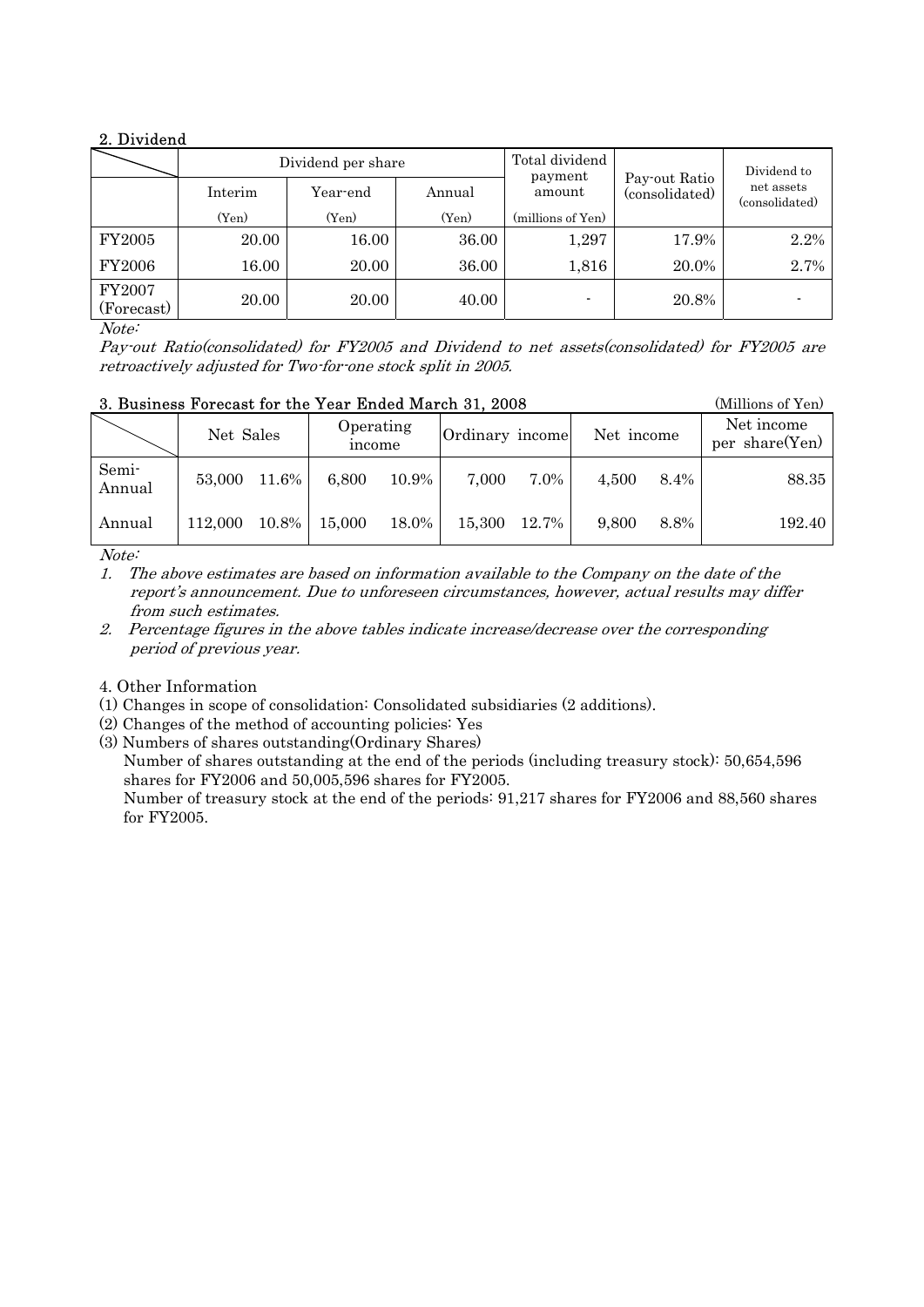#### 1.Financial performance

(1) Performance analysis

① Summary of financial performance during FY2006

<Consolidated result> (unit: million yen)

| Nonsonuateu resun∠ |               |        | , чине иншоп уепл |                      |
|--------------------|---------------|--------|-------------------|----------------------|
|                    | <b>FY2006</b> | FY2005 | Increase          | Ratio of<br>increase |
| Sales              | 101,041       | 87,887 | 13,153            | 15.0%                |
| Operating income   | 12,714        | 10,723 | 1,991             | 18.6%                |
| Ordinary income    | 13,577        | 11,981 | 1,596             | 13.3%                |
| Net income         | 9,008         | 7,422  | 1,585             | 21.4%                |

Japanese economy has made gentle growth during this fiscal year (April 2006 till March 2007) with situation such as increase of investment at industrial economy and decrease of unemployment index; though domestic consumption has not made a firm growth. US economy has been continuing its growth during the period led from domestic consuming with suitable situation of employment although growth of property finance has stalled with bad debt growth at mortgage finance; European economy has made a steady growth in region; Asian economy has made a growth as well led by high growth region such as China and India.

At Japanese healthcare industry, government policy for reduction of healthcare expense hits recession of its industry; developed courtiers such as US or EU region is on reduction of healthcare expenditure as well; policies for enrichment of healthcare infrastructure cooperating with high growth of economy has been continued at emerging countries such as Asian countries or China on the other hand.

Upon abovementioned circumstance, we at SYSMEX group have kept strategies 1: reinforcement of product lineup, 2: penetration of business area and 3: enhancement of R&D elements. Strategy of reinforcement of product lineup led us to launch Automated Coagulation Analyzer CS-2000i, Automated Urine cell Analyzer UF-1000i and Automated Blood cell Analyzer XE-5000. As for penetration of business field, we launched SYSMEX entity such as establishment of SYSMEX South Africa since May 2006, Merge of Swiss distributor to SYSMEX affiliate. As for enhancement of R&D elements, we have kept investment for "Techno Park" to concentrate core technology fundamentals; we concluded settlement of alliance for co-development and sales with Affymetrix Inc, market leader of DNA microarray based on United States of America.

We had made 37,872 million yen sales (6.9% increases from previous fiscal year) at Japanese market, led from implementation of large hematology robotics in Japanese major commercial laboratory, introduction of new product lineup and sales promotion with IT products. At overseas market, we accumulated 63,168 million yen (20.4% increases from previous fiscal year) which is led from reinforcement of sales promotional activities for commercial laboratories and mid-small hospital market for increase of acknowledgement of SYSMEX brand and enrichment of market share in Americas region; we invested our recourse to strengthen customer support network, also launched RD-100i: gene amplification analyzer as first instrument in Life Science business, created promotional and scientific presence in European region;. Also we continued enrichment of product lineup and continued bundle sales with full product line up in China and Asian Pacific region. Through these activities, consolidated sales reached 101,041 million Yen, 15.0% increase from previous fiscal year. Amounts and indices for profit were as follows: operating income was 12,714 million yen, 18.6% increase; ordinary income was 13,577 million yen, 13.3% increase, net income was 9,008 million yen, 21.4% increase. (All percentage indices present increase from previous fiscal year.)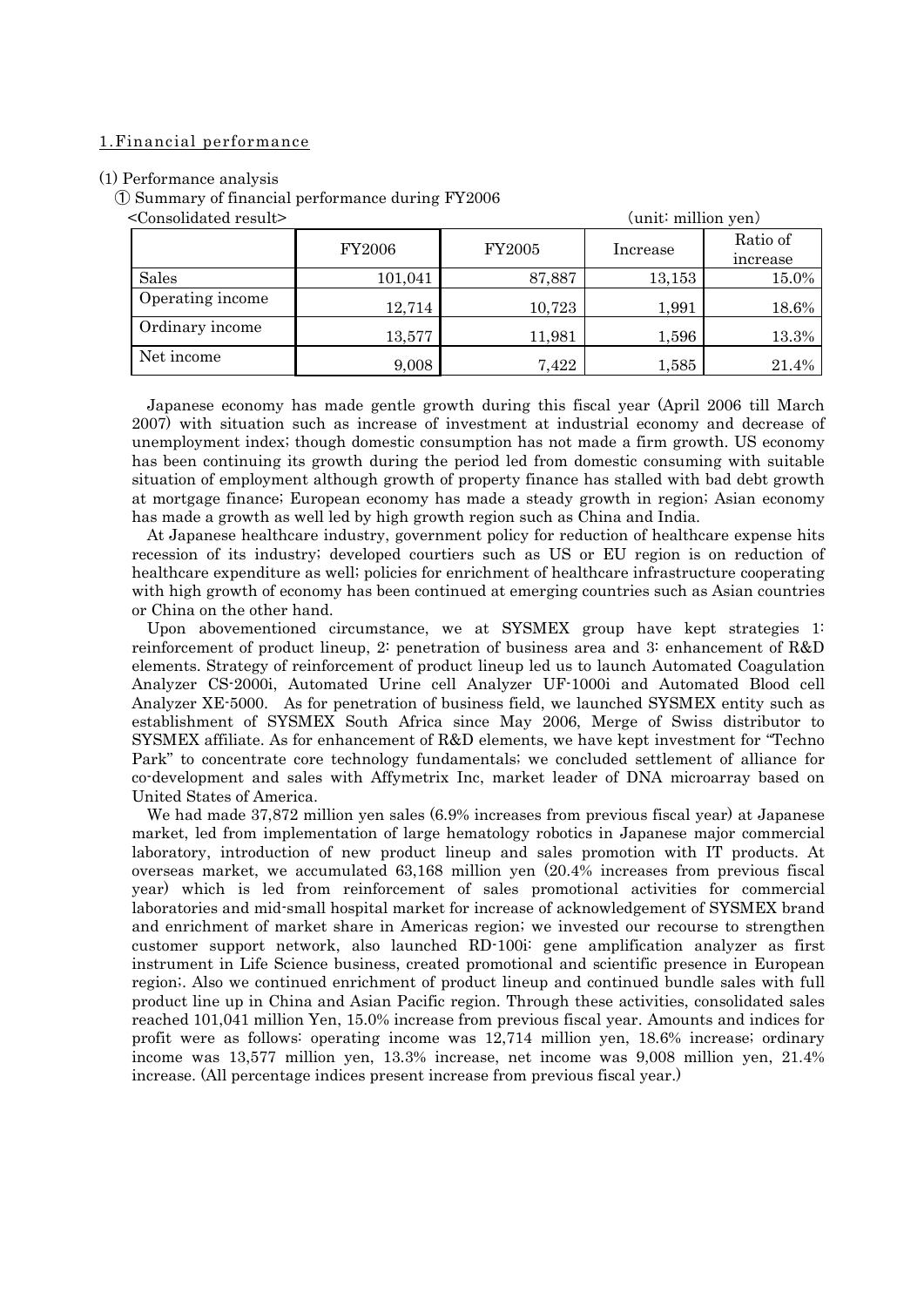#### ② Regional segment information

|               | <regional affiliates'="" income="" performance=""></regional> |         |         |                         | (unit: million yen) |
|---------------|---------------------------------------------------------------|---------|---------|-------------------------|---------------------|
|               |                                                               | FY 2006 | FY 2005 | Increase or<br>decrease | Change ratio        |
|               | Sales                                                         | 39,395  | 36,760  | 2,635                   | 7.2%                |
| Japan         | Operating<br>income                                           | 7,431   | 6,483   | 947                     | 14.6%               |
|               | Sales                                                         | 19,158  | 15,620  | 3,537                   | 22.6%               |
| Americas      | Operating<br>income                                           | 593     | 214     | 378                     | 176.4%              |
|               | Sales                                                         | 31,584  | 25,368  | 6,216                   | 24.5%               |
| Europe        | Operating<br>income                                           | 3,547   | 3,013   | 533                     | 17.7%               |
|               | Sales                                                         | 6,848   | 6,403   | 444                     | 6.9%                |
| China         | Operating<br>income                                           | 781     | 612     | 169                     | 27.6%               |
|               | <b>Sales</b>                                                  | 4,053   | 3,734   | 318                     | 8.5%                |
| Asian Pacific | Operating<br>income                                           | 332     | 360     | $\Delta27$              | $\Delta 7.7\%$      |

Note: Sales amount presents external sales

#### <Japan>

Sales amount was 39,395 million yen (7.2% increased from previous fiscal year). Sales made a growth in Hematology, Coagulation, POC: Point of care and Industrial products; although market growth is stagnated. Growth is from success of large amount deal with hematology products, new product launch such as Automated Coagulation Analyzer CS-2000i, bundle sales with IT products.

Operating income was 7,431 million yen (14.6% increased from previous fiscal year). This increase is from export toward group subsidiaries; sales increase extinguished impact of growth of Selling General and Administrative expense.

<Americas>

Sales amount was 19,158 million yen (22.6% increased from previous fiscal year). Sales made a growth in Hematology, Coagulation and Urinalysis. Growth is from success of brand management and penetration of sales opportunities.

Operating income was 593 million yen(176.4% increased from previous fiscal year); large increase of profitability.

#### $\langle$ Europe $\rangle$

Sales amount was 31,584 million yen (24.5% increased from previous fiscal year). Sales made a growth in Hematology, Coagulation and Urinalysis due to enhancement of sales force, promotional activity of ICS: Integrated Concept Solution and distribution of new business territory.

Operating income was 3,547 million yen(17.7% increased from previous fiscal year); sales increase extinguished impact of growth of Selling General and Administrative expense.

 $\langle$ China $\rangle$ 

Sales amount was 6,848 million yen (6.9% increased from previous fiscal year). Sales made a growth in Hematology and Coagulation due to sales increase of Automated Hematology analyzer XS series, growth of reagent sales from increase of install base.

Operating income was 3,547 million yen (17.7% increased from previous fiscal year); increase of reagent sales provided increase of profitability

<Asian Pacific>

Sales amount was 4,053 million yen (8.5% increased from previous fiscal year). Sales made a growth in Hematology, Coagulation and Urinalysis, through enhancement of product lineup.

Operating income was 332 million yen(7.7% decreased from previous fiscal year)due to increase of Selling General and Administrative expense for establishment of new facility and representative office.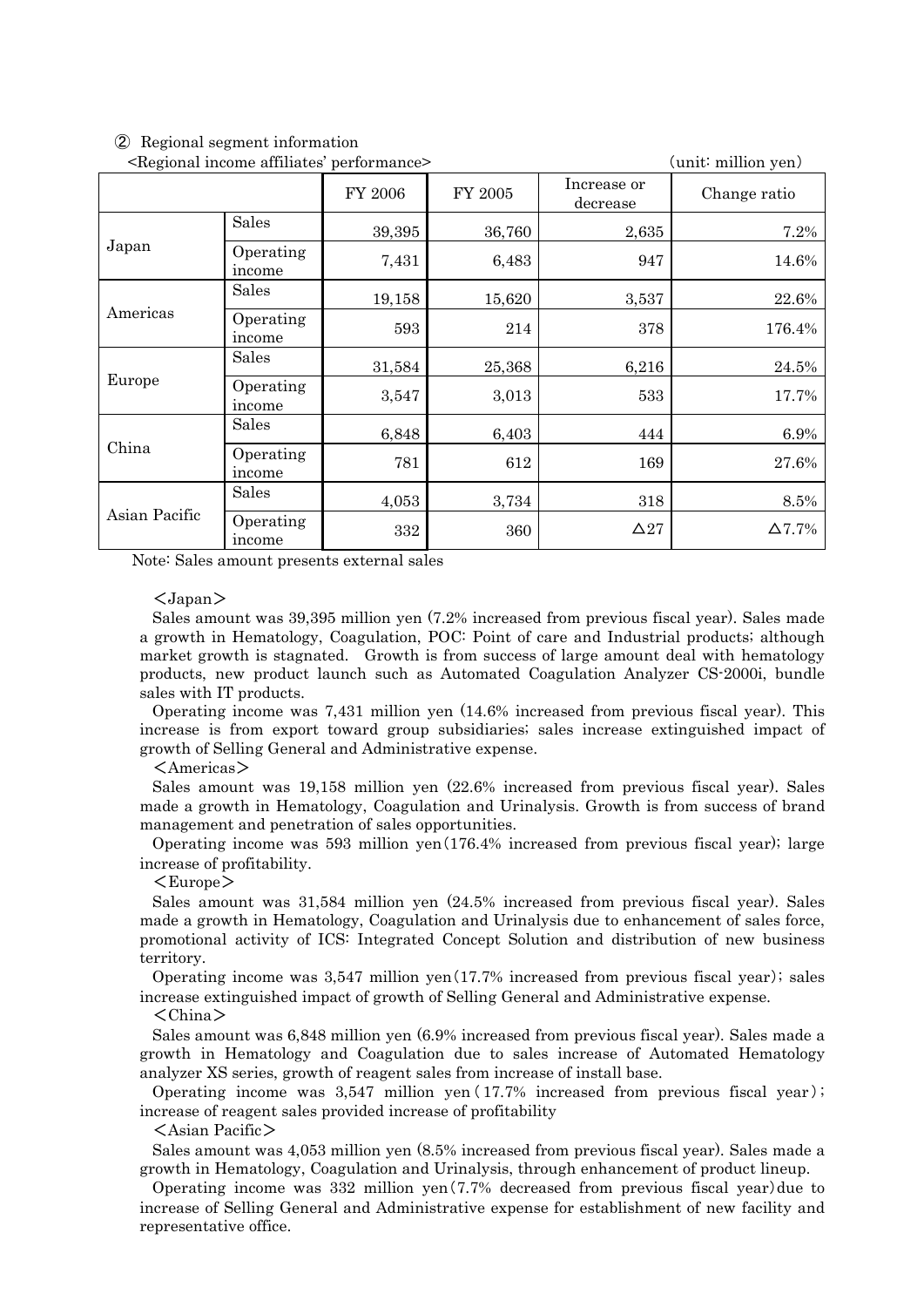#### ③ Status of Research and Development efforts

We at SYSMEX Group target R&D objectives as "Provide high technology value-added testing to optimize and to standardize medical services which manage preventive medicines". We aim to contribute improvement of QOL: quality of life, lifetime extension and efficiency of medical services through sustainability of growth and profitability by enhancement of core-technology and R&D structure.

At IVD business unit, we added new product lineup which are with higher capability. We launched new automated coagulation products: CS-2000i and CS-2100i which are with higher throughput with new detect technology. New hematology product, Automated hematology analyzer XE-5000 enabled to body fluid analysis in 2 minutes, usually tested with microscopy test around 60 minutes. New urine cell analyzer UF-1000i obtained higher sensitivity for bacteria which provides more efficient evidence for diagnosis of UTI: Urinary tract infection. At immunology, we are under development for new product lineup with Chemiluminescent Enzyme Immunity Analysis Technology.

We have been developing Life Science technology which is for Cancer diagnosis and Relapse prognosis. We reached first sales for Gene amplification detector RD-100i and its reagents in Europe region as a fruit of our R&D of Life Science, based on technology of Cancer Lymph Node Metastasis Rapid Diagnosis and Chemo Sensitivity Prediction. This analyzer enables to detect breast cancer within 30 minutes; and this rapidness will make medical field to diagnose during operation for breast cancer. This technology contributes reduction of side effect caused by mutilation of lymph node as well as reduction of recurrence risk. Also we are under development of core technology of relapse prognosis such as Minimal-Invasive Measurement Technology and Disease simulation.

R&D investment during this fiscal year was 9,026 million Yen (8.9% of consolidated sales amount).

| $\langle$ Consolidated financial statement forecast $\rangle$ |                         | (unit: million yen) |                         |                   |
|---------------------------------------------------------------|-------------------------|---------------------|-------------------------|-------------------|
|                                                               | FY2007<br><b>FY2006</b> |                     | Increase or<br>decrease | Increase<br>ratio |
| Net salees                                                    | 112,000                 | 101,041             | 10,958                  | 10.8%             |
| Operating income                                              | 15,000                  | 12,714              | 2,285                   | 18.0%             |
| Ordinary income                                               | 15,300                  | 13,577              | 1,722                   | 12.7%             |
| Net Income                                                    | 9,800                   | 9,008               | 791                     | 8.8%              |

# $\overline{4}$  Forecast for fiscal year 2007

Macro economy through next fiscal year is prospected to continue a fair condition; though there are considerable invisibility such as continuance of US economy growth and fluctuating price of crude oil. Health service restructuring in developed countries may affect against organic growth of healthcare industry.

We execute new mid-term plan since April 2007(during 3 fiscal years) and it contains the following action plan.

At IVD business unit, we execute local strategy by regions for sustainable growth and enhancement of profitability for Hematology business. At Americas region, we penetrate business field such as IHN: Integrated healthcare network or Commercial laboratory network. We strengthen sales force and customer service network at Europe and Asian Pacific region. We launch new product lineup in Immunology and Clinical chemistry, we will distribute them to Asian market as well as Japanese market.

We invest Life Science business for fundamental technology, sales and support organization, brand acknowledgement and product lineup in order to become our second core business.

We set objective for financial performance during fiscal year 2007 as:

Sales: 112,000(10.8% increase), Operating income: 15,000(18.0% increase)ordinary income: 15,300(12.7% increase), Net income: 9,800(8.8% increase)(all amounts are in million yen, indices in percentage are comparison with amount of FY2006 result).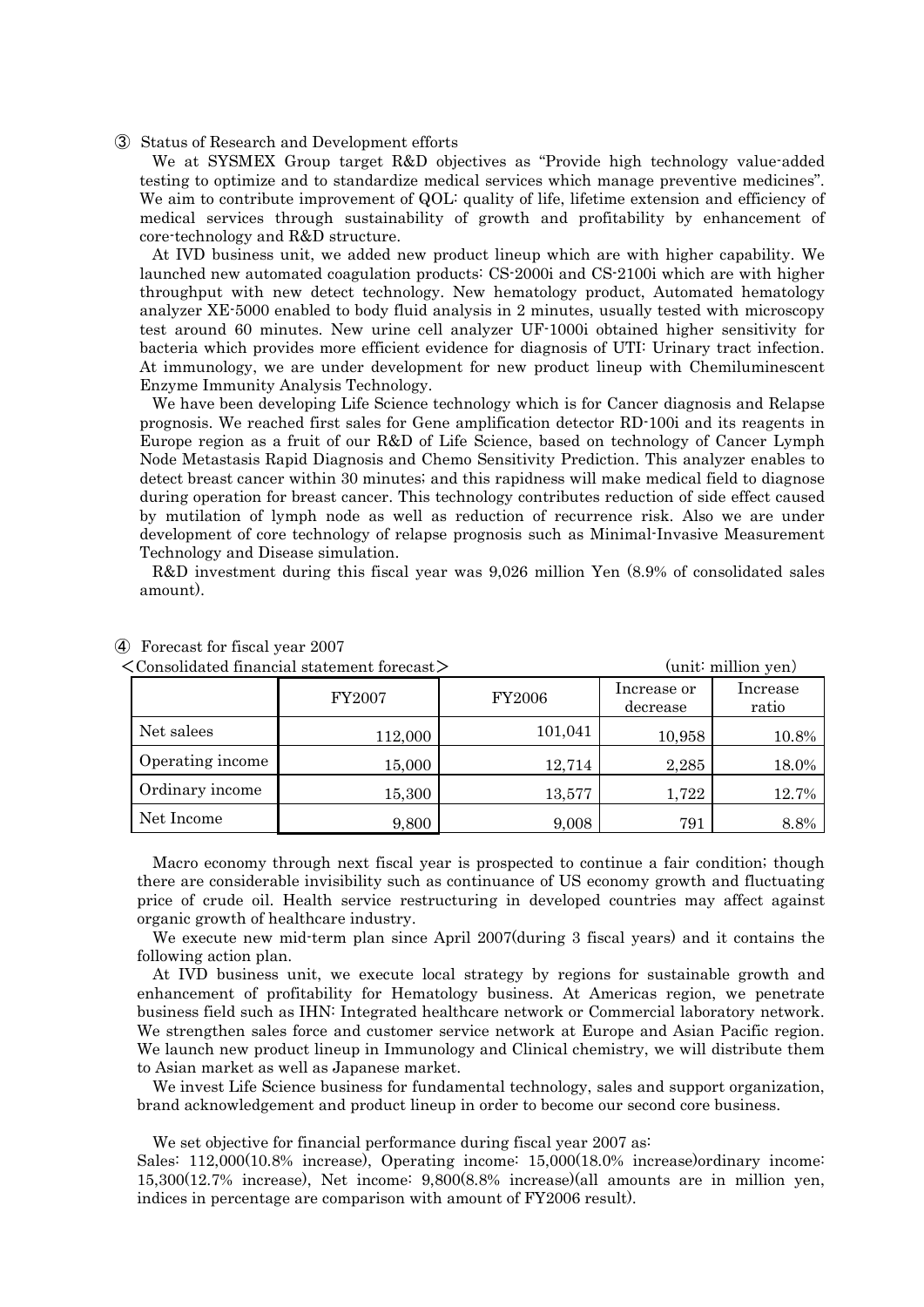#### (2) Financial condition analysis

|  |  | 1) Total asset and shareholders equity |  |  |  |
|--|--|----------------------------------------|--|--|--|
|--|--|----------------------------------------|--|--|--|

| Total asset and shareholders equity |         |               | (unit: million yen)     |                |
|-------------------------------------|---------|---------------|-------------------------|----------------|
|                                     | FY2007  | <b>FY2006</b> | Increase or<br>decrease | Increase ratio |
| Total asset                         | 101,225 | 87,446        | 13,778                  | 15.8%          |
| Net asset                           | 72,396  | 62,646        |                         |                |
| Equity ratio                        | 70.5%   | 71.6%         |                         |                |

Amount of Total asset was 101,225 increased 13,778 from previous fiscal year end balance. Major movement was as follows; all amounts are in million Yen:

Increase of Current asset: 11,268 which includes;

Increase of Cash and cash equivalents: 3,308;

Increase of Notes and account receivable: 5,764;

Increase of Inventory: 1,271;

Increase of Tangible fixed asset: 2,335 due to increase of building and structure, construction in progress;

Increase of Intangible fixed asset: 481 due to increase of goodwill; Decrease of Other fixed asset: 307 due to decrease of investment in securities.

Amount of Liabilities was 28,829 increased 4,889 from previous fiscal year end balance. Major movement was as follows:

Increase of Notes and account payable: 1,862; Increase of Deferred tax liability: 579; Increase of Accrued expense: 572.

Amount of net asset was 72,396 increased 8,888 from previous fiscal year end balance (note: previous fiscal year end balance is as 63,507, sum of Stockholders' equity and Minority interests) due to increase of Retained earning: 7,244.

Equity ratio was 70.5%, 1.1 percent decreased from previous fiscal year end: 71.6%.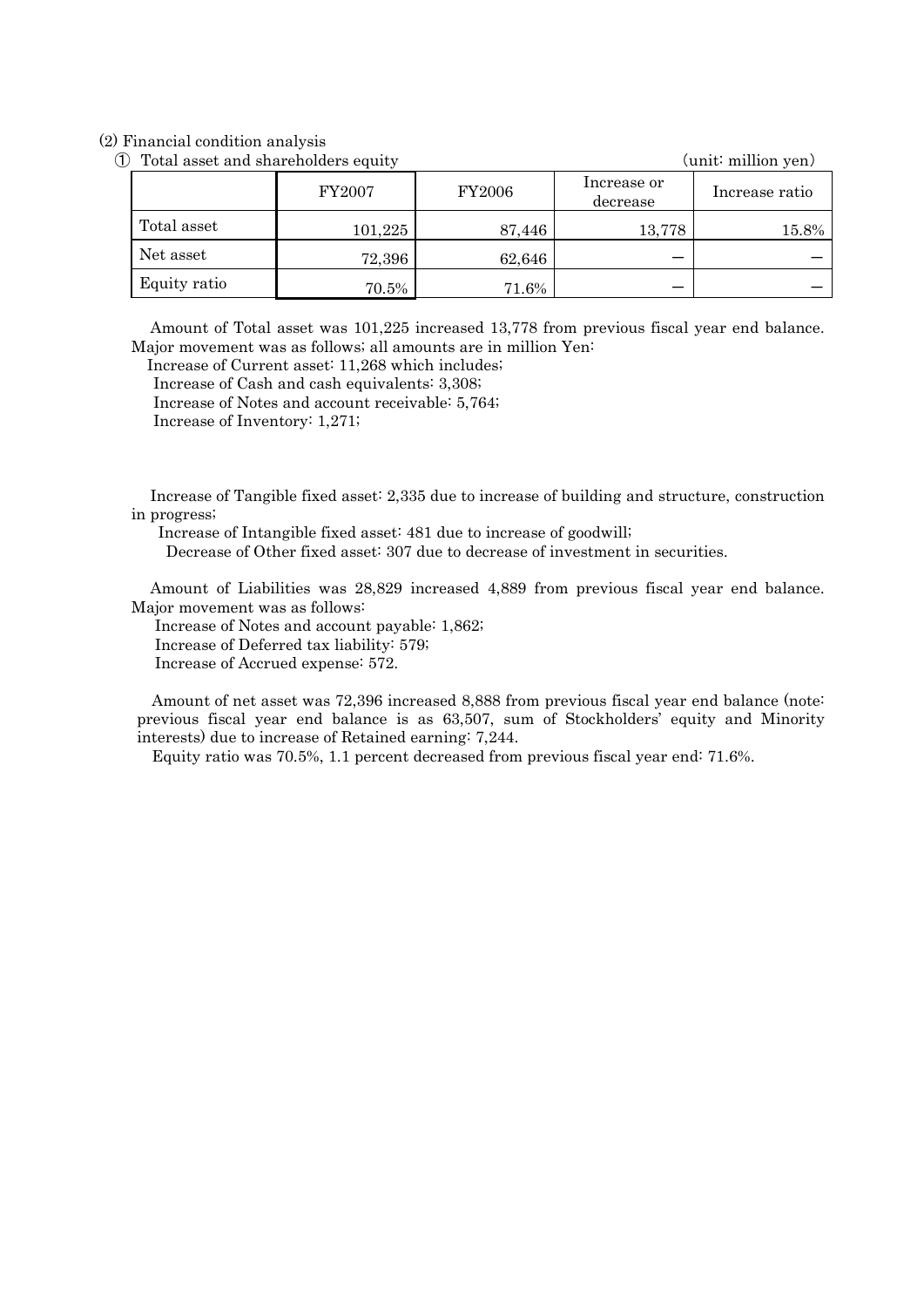#### ② Cash flows

<Summary of Cash flow statement> (unit: million yen)

|                                                       | FY 2006        | FY 2005        | Increase or<br>decrease |
|-------------------------------------------------------|----------------|----------------|-------------------------|
| Cash flows from operating<br>activities               | 10,085         | 8,275          | 1,810                   |
| Cash flows from investing<br>activities               | $\Delta 6,630$ | $\Delta 7,858$ | 1,228                   |
| Cash flows from financing<br>activities               | $\Delta$ 457   | $\Delta$ 1,190 | 732                     |
| Total cash and cash equivalents<br>at the end of term | 12,714         | 9,416          | 3,298                   |

Balance of cash and cash equivalents (hereinafter: Cash) was 12,714 million Yen; Summary of each activity during this period is as follows all amounts are in million yen:

#### [Cash Flow from Operating Activities]

Cash which is earned by operating activities was 10,085 (1,810 more than previous fiscal year's period), due to increase of income before taxes (13,768, 1,865 more than previous fiscal year's period), increase of notes and account receivables trade: 4,392 however decrease of notes and accounts payable trade: 690.

#### [Cash Flow from Investing Activities]

Cash which is spent for investing activities was 6,630 (1,228 more than previous fiscal year's period) mainly due to acquisition of tangible fixed assets (4,628, 1,167 less than previous fiscal year's period) and income of sales of securities (304, not occurred in previous fiscal year's period).

#### [Cash Flow from Financing Activities]

Cash which is earned by financing activities was 457 (732 less than previous fiscal year's period) mainly due to increase of dividend paid (1,603, 480 more than previous fiscal year's period) and income from issue of stocks for Stock option.

# <Cash Flow indices> (unit: million yen) FY2006 FY2005 FY2004 FY2003 FY2002 Shareholders' Equity ratio (%) 70.5 71.6 72.3 71.0 65.2 Shareholders' Equity ratio at market price  $\binom{6}{6}$  214.2 293.4 196.7 93.6 73.0 Years for debt redemption 6.6 8.4 9.8 44.9 194.4 Interest coverage ratio  $362.2$  486.8  $308.6$  108.1 29.0

\*Shareholders' Equity ratio: Shareholders' Equity/ Total assets

(Shareholders' Equity =Net assets - share warrant - minority interests)

\*Shareholders' Equity at Market Price: Share Aggregate Market Value/Total Assets

 \*Years for Debt Redemption: Balance of Interest-Bearing Liabilities/Cash Flow from Operating Activities (No description in an interim period)

\*Interest Coverage Ratio: Cash Flow from Operating Activities/Interest Payments

(1) Indices are calculated with consolidated financial figures.

(2) Total Market Value of shares is calculated as term-end price multiplied with total number of shares issued as of the term-end.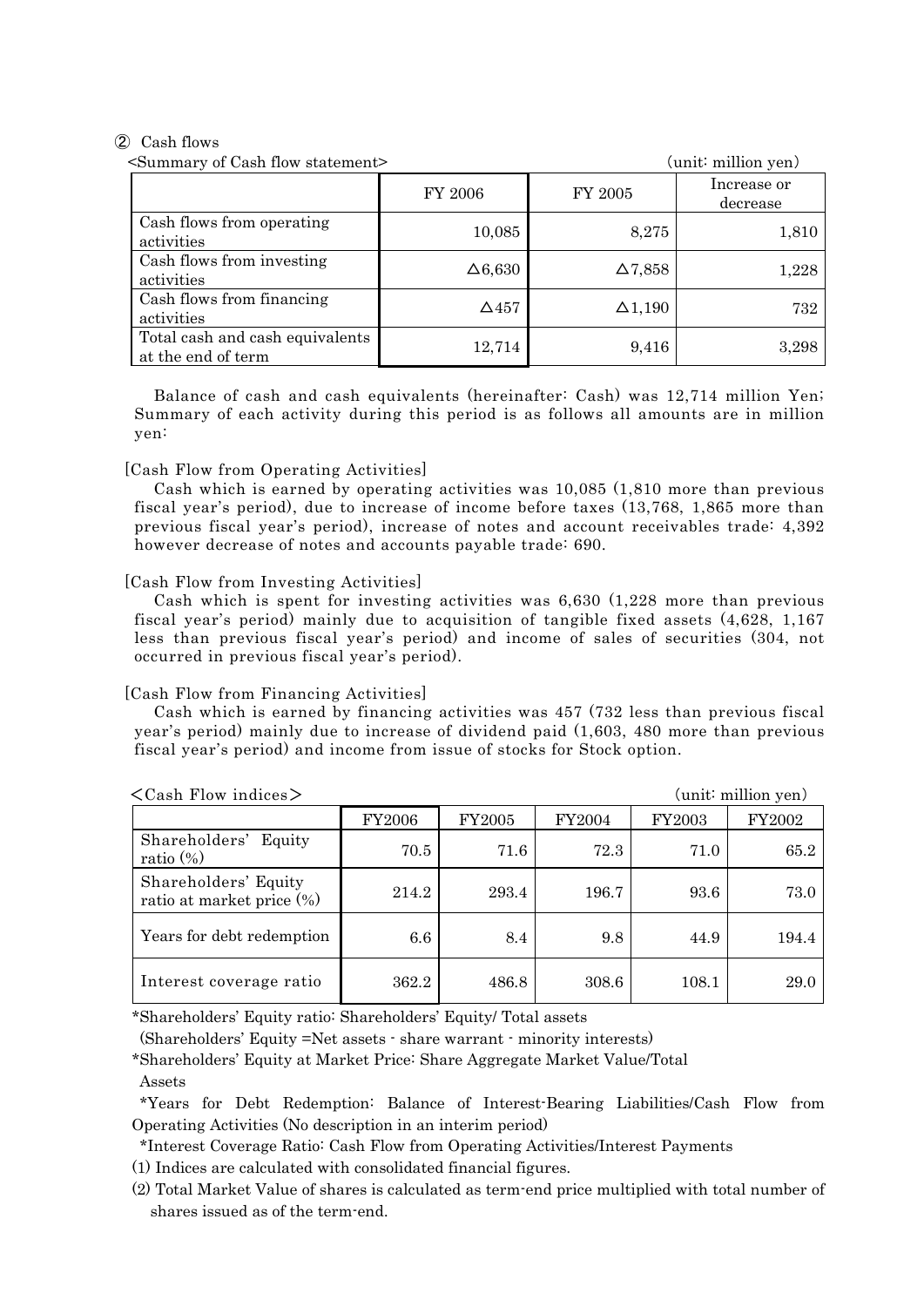- (3) Cash Flow from Operating Activities is referred from the cash flow statement summary.
- (4) Balance of Interest-Bearing Liabilities is as Liabilities with interest in Consolidated Balance Sheet.
- (5) Interest Payments is as amount of interest paid Consolidated Cash Flow Statement.
- (3) Policy of dividend, dividend of this fiscal year and forecast of following fiscal year

We have been indicating a policy of stockholders' equity to balance both investment for sustainable growth and contribution toward shareholders. Upon this policy we raise strategy to keep dividend payout ratio as approximately 20% on consolidated financial performance.

Per abovementioned policy, we are projecting to declare dividend as 20 yen per share to  $40<sup>th</sup>$ annual shareholders meeting. Annual dividend per share will be 36 yen per share; dividend payout ratio will be 20.0%. This dividend plan will be 10 yen more than that of previous fiscal year if numbers of share issued is converted after share split.

Also we are planning FY2007's dividend as 40 yen per share, (20 yen for both half fiscal year and fiscal year end); currently we are planning to maintain dividend issue twice in a fiscal year.

#### (4) Potential risk against SYSMEX business

The following statement is for information of potential risk which may cause a severe impact for our business.

① Overseas sales performance

We are consolidating financial statement in Yen bases; Our consolidated financial performance may cause impact from foreign currency evaluation or devaluation. Following tables are trend of sales amount and its ratio by region.

|                       |                  |        |             |        |             |        |             |         | (unit: million yen) |
|-----------------------|------------------|--------|-------------|--------|-------------|--------|-------------|---------|---------------------|
|                       |                  | FY2003 |             | FY2004 |             | FY2005 |             | FY2006  |                     |
|                       | Americas         | 9,182  | $(13.9\%)$  | 13,633 | (17.7%)     | 15,762 | $(17.9\%)$  | 19,227  | $(19.0\%)$          |
|                       | Europe           | 17,628 | (26.7%)     | 21,234 | (27.6%)     | 25,437 | $(29.0\%)$  | 31,659  | (31.3%)             |
|                       | China            | 4,066  | $(6.2\%)$   | 4,824  | $(6.3\%)$   | 6,411  | $(7.3\%)$   | 6,848   | $(6.8\%)$           |
|                       | Asian<br>Pacific | 3,308  | $(5.0\%)$   | 3,835  | $(5.0\%)$   | 4,857  | $(5.5\%)$   | 5,432   | $(5.4\%)$           |
|                       | Overseas Sales   | 34,185 | $(51.8\%)$  | 43,527 | $(56.6\%)$  | 52,469 | (59.7%)     | 63,168  | (62.5%)             |
| Consolidated<br>sales |                  | 65,970 | $(100.0\%)$ | 76,934 | $(100.0\%)$ | 87,887 | $(100.0\%)$ | 101,041 | $(100.0\%)$         |

② Impact of healthcare spending policies by government

Japanese government is under performing to optimize healthcare spending to match circumstances of social structure and medical technologies. Our financial performance in Japanese market may cause reform of healthcare spending.

③ Raw material supply

We are trading with approximately 350 suppliers in Japan and overseas. Discontinuity of supply which would be caused from suppliers' control such as quality defect or nonfulfilment may have severe impact against our sustainability. Against this future risk, we have established structure of supply chain management for raw materials for instruments. We have started to study for establishment of supply chain management of raw materials for reagents among headquarters and overseas subsidiaries.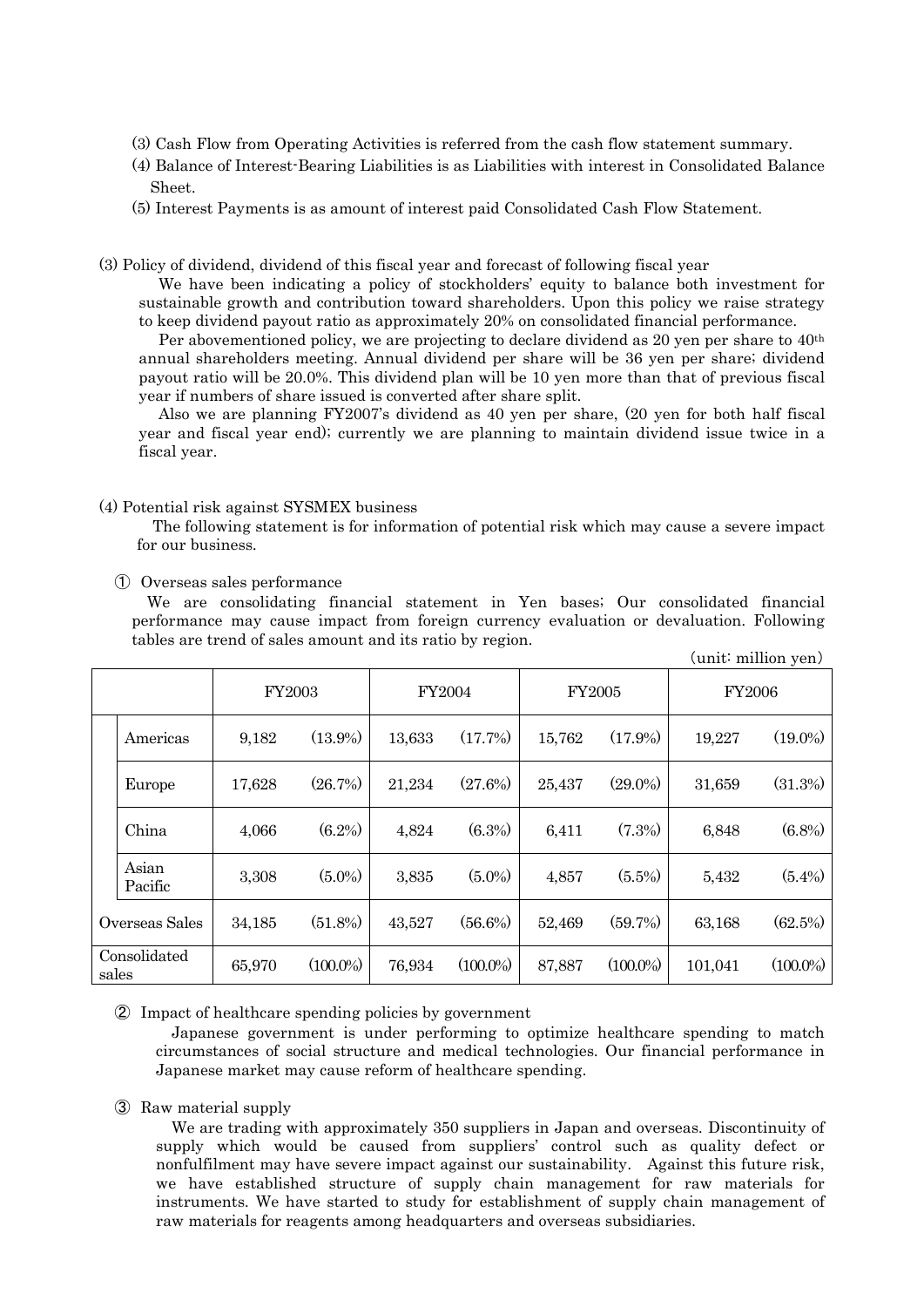#### 2. SYSMEX group structure

SYSMEX group contains headquarters (SYSMEX Corporation), 32 subsidiaries and one affiliate company, our core business is healthcare industry which provides products for in-vitro diagnostics. Headquarters has core function for Development, Production, Sales and service after sales, Japanese subsidiaries has function for part of development, manufacturing and leasing. At overseas 21 subsidiaries have function for reagents production and sales administration by territory, 4 subsidiaries have function for software development.

Following chart is summary for business chain in SYSMEX group.



SYSMEX International reagents Co. Ltd. is former International Reagent CO. Ltd, renamed since April1st 2006.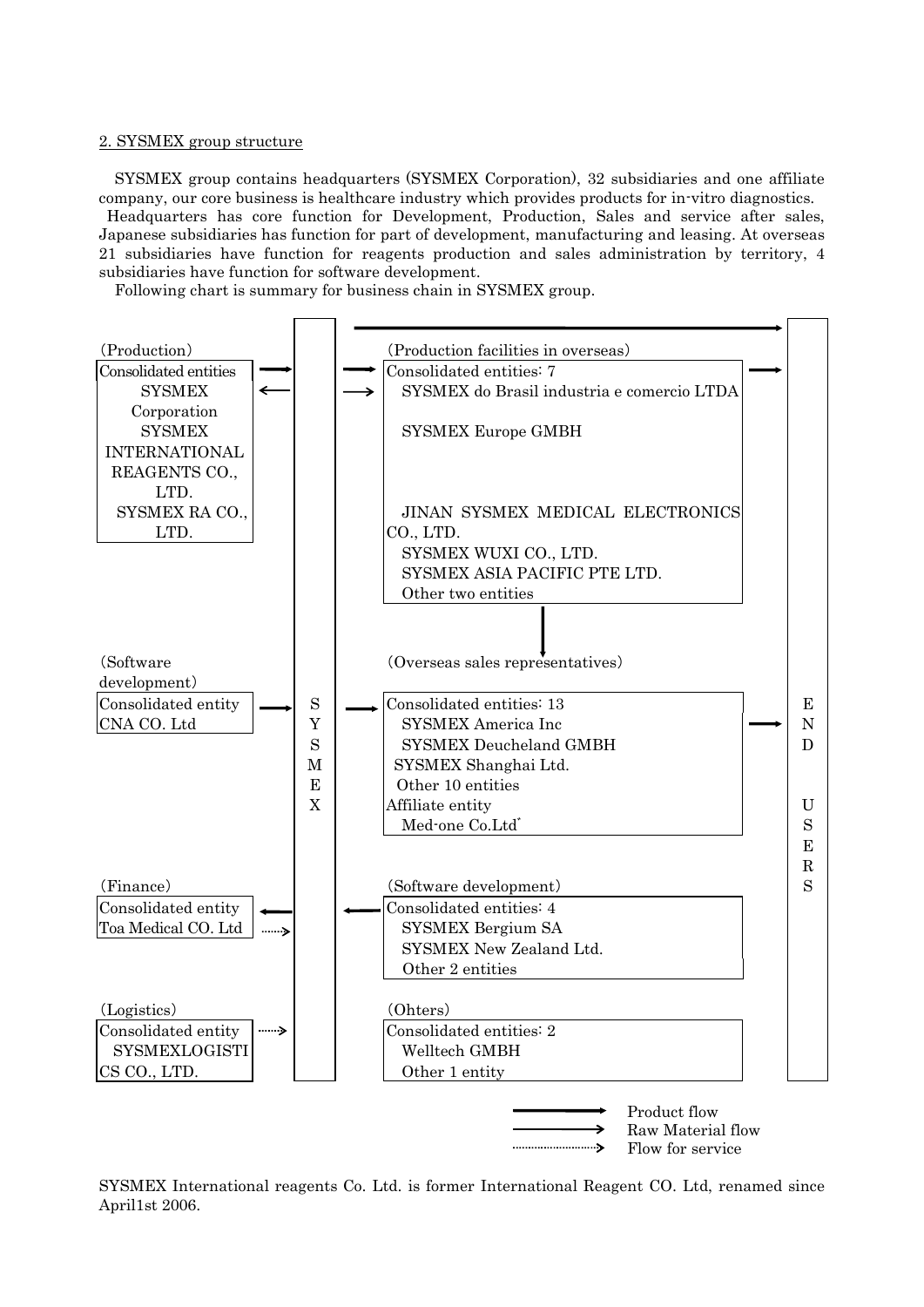3.Corporate philosophy and strategy

(1) Corporate philosophy

We have established the Sysmex Way, corporate philosophy on April  $1^{st}$  2007. Sysmex way is success from our "Three confidence" which is nominated since our foundation. In addition, in accordance with the Sysmex Way we have established "Our Core Behaviors" which states our promise to our diversity of stakeholders.

|           | <b>Sysmex Way</b>                                                                                  |
|-----------|----------------------------------------------------------------------------------------------------|
| (Mission) | Shaping the advancement of healthcare.                                                             |
| [Value]   | We continue to create unique and innovative values,<br>while building trust and confidence.        |
| (Mind)    | With passion and flexibility,<br>we demonstrate our individual competence and unsurpassed teamwork |

We are heading for social confidence in accordance with Sysmex Way.

#### (2) Target in mid-term plan

We set a target by the end of fiscal year 2009 to achieve Consolidates sales amount as 140 billion yen, consolidated ordinary income as 20.5 billion yen.

#### (3) Mid-term strategy and objectives

We at SYSMEX is heading to be unique global enterprise based on No.1 in global niche, Focus on Asia Focus on Life Science as fundamental strategy.

Objectives for above fundamental strategy are as follows:

① Strengthen R&D function

We continue investment for R&D, such as establishment of "Techno-Park" for enhancement of our core-technologies; this investment will make our feature visible to be independent of Life Science business. Also this R&D enhancement enable to acceleration of both new product launch and practice of new technology use.

② Penetration by region

We have been managing world market by five regions: Japan, Americas, Europe, China and Asian Pacific. We are heading to become exclusive supplier in Hematology, Coagulation, also become a leading company in Urinalysis in all five regions.

We are heading to become a leading company in Asia (body of Japan, China and Asian pacific) as our home field.

We are heading to penetrate our business field through enrichment of technology, product lineup and sales force by alliance with partner companies or M&A.

③ ERP integration with standardization of group operation

We have started a project for ERP integration with standardization of group operation in order to penetrate efficiency of operation with implementation of standard of operation, as a resource of our growth.

④ Adaptation for environment requirement and strengthen risk management

We accelerate our activity for adaptation for environmental requirement and strengthen risk management in accordance with our new philosophy "Sysmex Way"and "Our Core Behaviors".

#### Disclaimer:

Forecast contains current data which is built with hypothesis, and may contain future risk and uncertain events. SYSMEX may revise this forecast in the future if necessary.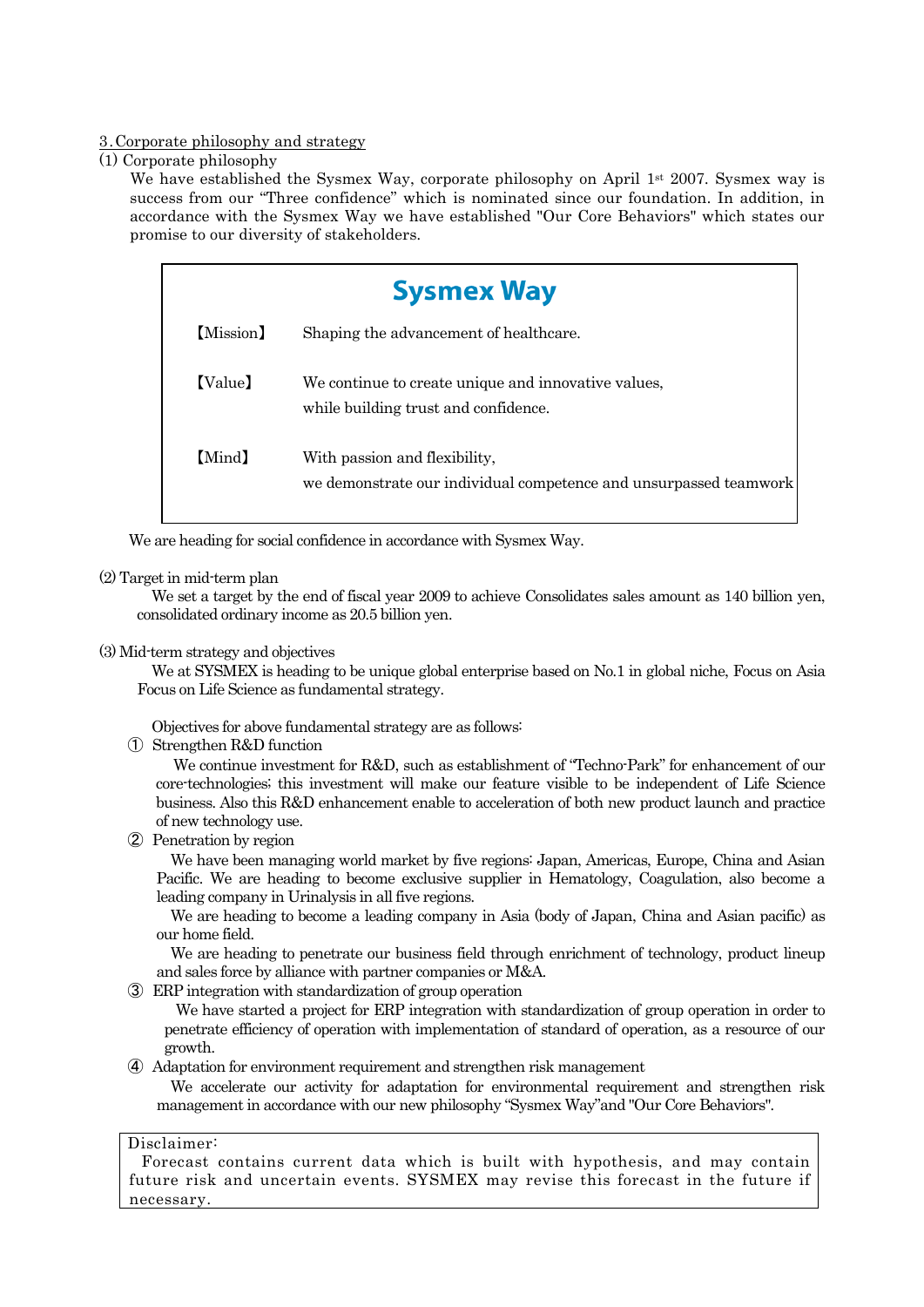### Consolidated Balance Sheet

|                                                                                                                                                                                                                                                                                                                                                                                                                                                                                                                                                                                                                                                                                                                                                                                                                                                                                        |        |                       |       | (unit: millions of Yen) |       |
|----------------------------------------------------------------------------------------------------------------------------------------------------------------------------------------------------------------------------------------------------------------------------------------------------------------------------------------------------------------------------------------------------------------------------------------------------------------------------------------------------------------------------------------------------------------------------------------------------------------------------------------------------------------------------------------------------------------------------------------------------------------------------------------------------------------------------------------------------------------------------------------|--------|-----------------------|-------|-------------------------|-------|
|                                                                                                                                                                                                                                                                                                                                                                                                                                                                                                                                                                                                                                                                                                                                                                                                                                                                                        | Period | Previous term         |       | Current term            |       |
|                                                                                                                                                                                                                                                                                                                                                                                                                                                                                                                                                                                                                                                                                                                                                                                                                                                                                        |        | (as of March 31,2006) |       | (as of March 31,2007)   |       |
| Items<br>Cash<br>Notes and accounts receivable trade<br>Marketable securities<br>Inventories<br>Deferred tax assets<br>Prepaid expenses<br>Short-term loans receivable<br>Others<br>Allowance for doubtful debts<br>Current assets total<br>Tangible fixed assets<br>Buildings and structures<br>Accumulated depreciation<br>Net buildings and structures<br>Machinery, equipment and vehicles<br>Accumulated depreciation<br>Net machinery, equipment and vehicles<br>Tools, furniture and fixtures<br>Accumulated depreciation<br>Net tools, furniture and fixtures<br>Land<br>Construction in progress<br>Tangible fixed assets total<br>Intangible fixed assets<br>Consolidation goodwill<br>Software<br>Others<br>Intangible fixed assets total<br>Investments<br>Investments in securities<br>Long-term loans receivable<br>Long-term prepaid expenses<br>Investment real estate |        | Amount                | $\%$  | Amount                  | $\%$  |
| (Assets)                                                                                                                                                                                                                                                                                                                                                                                                                                                                                                                                                                                                                                                                                                                                                                                                                                                                               |        |                       |       |                         |       |
| Current assets                                                                                                                                                                                                                                                                                                                                                                                                                                                                                                                                                                                                                                                                                                                                                                                                                                                                         |        |                       |       |                         |       |
|                                                                                                                                                                                                                                                                                                                                                                                                                                                                                                                                                                                                                                                                                                                                                                                                                                                                                        |        | 9,485                 |       | 12,793                  |       |
|                                                                                                                                                                                                                                                                                                                                                                                                                                                                                                                                                                                                                                                                                                                                                                                                                                                                                        |        | 26,145                |       | 31,910                  |       |
|                                                                                                                                                                                                                                                                                                                                                                                                                                                                                                                                                                                                                                                                                                                                                                                                                                                                                        |        | 28                    |       | 41                      |       |
|                                                                                                                                                                                                                                                                                                                                                                                                                                                                                                                                                                                                                                                                                                                                                                                                                                                                                        |        | 15,291                |       | 16,563                  |       |
|                                                                                                                                                                                                                                                                                                                                                                                                                                                                                                                                                                                                                                                                                                                                                                                                                                                                                        |        | 2,540                 |       | 3,668                   |       |
|                                                                                                                                                                                                                                                                                                                                                                                                                                                                                                                                                                                                                                                                                                                                                                                                                                                                                        |        | 614                   |       | 788                     |       |
|                                                                                                                                                                                                                                                                                                                                                                                                                                                                                                                                                                                                                                                                                                                                                                                                                                                                                        |        | 3                     |       | $\overline{2}$          |       |
|                                                                                                                                                                                                                                                                                                                                                                                                                                                                                                                                                                                                                                                                                                                                                                                                                                                                                        |        | 1,161                 |       | 861                     |       |
|                                                                                                                                                                                                                                                                                                                                                                                                                                                                                                                                                                                                                                                                                                                                                                                                                                                                                        |        | $-419$                |       | $-508$                  |       |
|                                                                                                                                                                                                                                                                                                                                                                                                                                                                                                                                                                                                                                                                                                                                                                                                                                                                                        |        | 54,851                | 62.7  | 66,120                  | 65.3  |
| <b>Fixed assets</b>                                                                                                                                                                                                                                                                                                                                                                                                                                                                                                                                                                                                                                                                                                                                                                                                                                                                    |        |                       |       |                         |       |
|                                                                                                                                                                                                                                                                                                                                                                                                                                                                                                                                                                                                                                                                                                                                                                                                                                                                                        |        |                       |       |                         |       |
|                                                                                                                                                                                                                                                                                                                                                                                                                                                                                                                                                                                                                                                                                                                                                                                                                                                                                        |        | 15,872                |       | 17,145                  |       |
|                                                                                                                                                                                                                                                                                                                                                                                                                                                                                                                                                                                                                                                                                                                                                                                                                                                                                        |        | $-8,316$              |       | $-8,981$                |       |
|                                                                                                                                                                                                                                                                                                                                                                                                                                                                                                                                                                                                                                                                                                                                                                                                                                                                                        |        | 7,555                 |       | 8,164                   |       |
|                                                                                                                                                                                                                                                                                                                                                                                                                                                                                                                                                                                                                                                                                                                                                                                                                                                                                        |        | 5,781                 |       | 6,270                   |       |
|                                                                                                                                                                                                                                                                                                                                                                                                                                                                                                                                                                                                                                                                                                                                                                                                                                                                                        |        | $-4,036$              |       | $-3,981$                |       |
|                                                                                                                                                                                                                                                                                                                                                                                                                                                                                                                                                                                                                                                                                                                                                                                                                                                                                        |        | 1,744                 |       | 2,288                   |       |
|                                                                                                                                                                                                                                                                                                                                                                                                                                                                                                                                                                                                                                                                                                                                                                                                                                                                                        |        | 14,051                |       | 14,976                  |       |
|                                                                                                                                                                                                                                                                                                                                                                                                                                                                                                                                                                                                                                                                                                                                                                                                                                                                                        |        | $-10,664$             |       | $-11,189$               |       |
|                                                                                                                                                                                                                                                                                                                                                                                                                                                                                                                                                                                                                                                                                                                                                                                                                                                                                        |        | 3,387                 |       | 3,786                   |       |
|                                                                                                                                                                                                                                                                                                                                                                                                                                                                                                                                                                                                                                                                                                                                                                                                                                                                                        |        | 7,738                 |       | 7,871                   |       |
|                                                                                                                                                                                                                                                                                                                                                                                                                                                                                                                                                                                                                                                                                                                                                                                                                                                                                        |        | 1,018                 |       | 1,669                   |       |
|                                                                                                                                                                                                                                                                                                                                                                                                                                                                                                                                                                                                                                                                                                                                                                                                                                                                                        |        | 21,444                | 24.5  | 23,780                  | 23.5  |
|                                                                                                                                                                                                                                                                                                                                                                                                                                                                                                                                                                                                                                                                                                                                                                                                                                                                                        |        |                       |       |                         |       |
|                                                                                                                                                                                                                                                                                                                                                                                                                                                                                                                                                                                                                                                                                                                                                                                                                                                                                        |        | 217                   |       | 475                     |       |
|                                                                                                                                                                                                                                                                                                                                                                                                                                                                                                                                                                                                                                                                                                                                                                                                                                                                                        |        | 2,921                 |       | 3,052                   |       |
|                                                                                                                                                                                                                                                                                                                                                                                                                                                                                                                                                                                                                                                                                                                                                                                                                                                                                        |        | $105\,$               |       | 197                     |       |
|                                                                                                                                                                                                                                                                                                                                                                                                                                                                                                                                                                                                                                                                                                                                                                                                                                                                                        |        | 3,244                 | 3.7   | 3,726                   | 3.7   |
|                                                                                                                                                                                                                                                                                                                                                                                                                                                                                                                                                                                                                                                                                                                                                                                                                                                                                        |        |                       |       |                         |       |
|                                                                                                                                                                                                                                                                                                                                                                                                                                                                                                                                                                                                                                                                                                                                                                                                                                                                                        |        | 3,988                 |       | 3,004                   |       |
|                                                                                                                                                                                                                                                                                                                                                                                                                                                                                                                                                                                                                                                                                                                                                                                                                                                                                        |        | 3                     |       | 3                       |       |
|                                                                                                                                                                                                                                                                                                                                                                                                                                                                                                                                                                                                                                                                                                                                                                                                                                                                                        |        | 110                   |       | 179                     |       |
|                                                                                                                                                                                                                                                                                                                                                                                                                                                                                                                                                                                                                                                                                                                                                                                                                                                                                        |        | 2,173                 |       | 2,136                   |       |
| Prepaid pension cost                                                                                                                                                                                                                                                                                                                                                                                                                                                                                                                                                                                                                                                                                                                                                                                                                                                                   |        |                       |       | 465                     |       |
| Others                                                                                                                                                                                                                                                                                                                                                                                                                                                                                                                                                                                                                                                                                                                                                                                                                                                                                 |        | 1,454                 |       | 1,697                   |       |
| Deferred tax assets                                                                                                                                                                                                                                                                                                                                                                                                                                                                                                                                                                                                                                                                                                                                                                                                                                                                    |        | 177                   |       | 115                     |       |
| Allowance for doubtful debts                                                                                                                                                                                                                                                                                                                                                                                                                                                                                                                                                                                                                                                                                                                                                                                                                                                           |        | $-3$                  |       | $-3$                    |       |
| Investments total                                                                                                                                                                                                                                                                                                                                                                                                                                                                                                                                                                                                                                                                                                                                                                                                                                                                      |        | 7,905                 | 9.1   | 7,598                   | 7.5   |
| Fixed assets total                                                                                                                                                                                                                                                                                                                                                                                                                                                                                                                                                                                                                                                                                                                                                                                                                                                                     |        | 32,594                | 37.3  | 35,104                  | 34.7  |
| <b>Total assets</b>                                                                                                                                                                                                                                                                                                                                                                                                                                                                                                                                                                                                                                                                                                                                                                                                                                                                    |        | 87,446                | 100.0 | 101,225                 | 100.0 |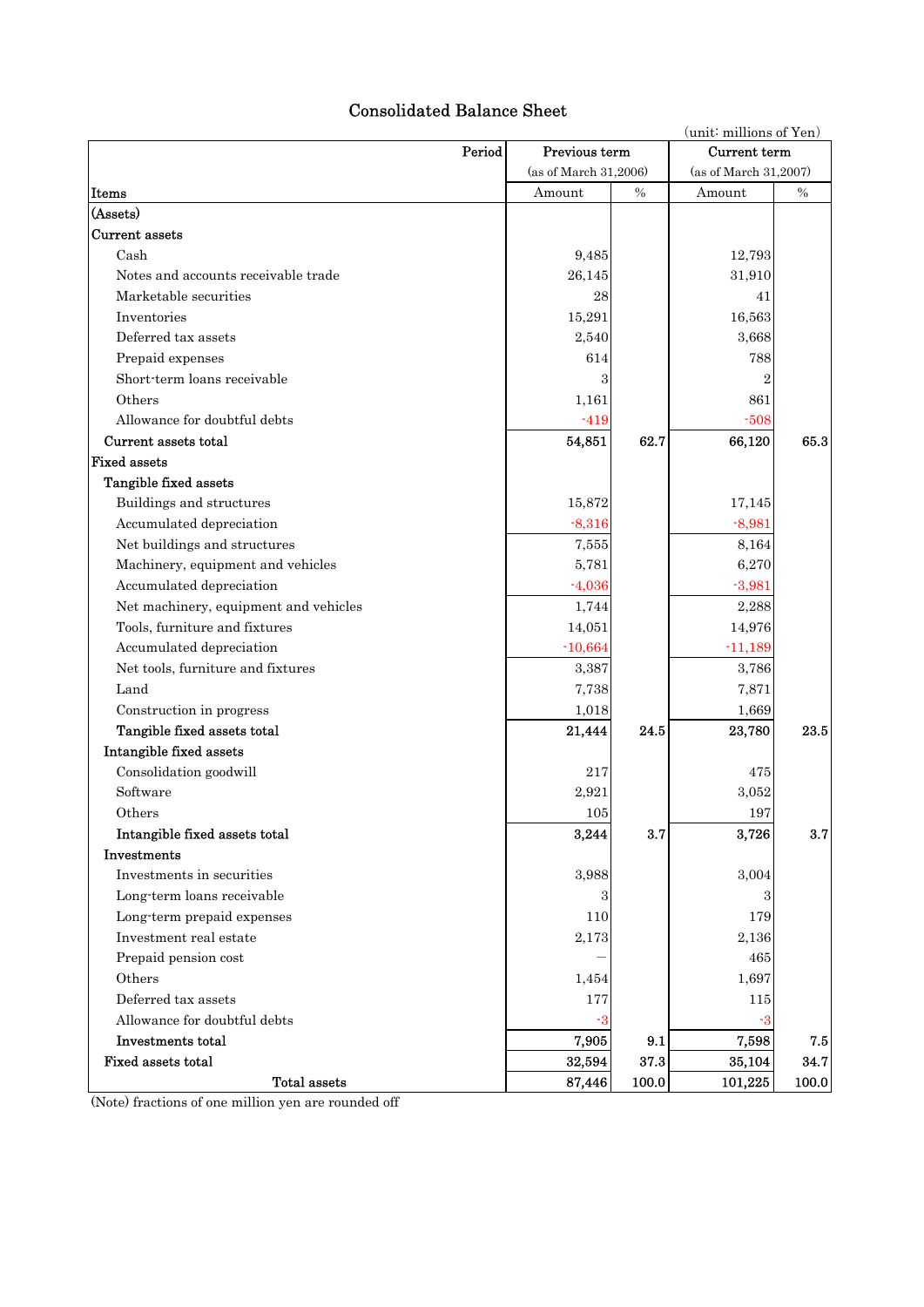### Consolidated Balance Sheet

|                                                               |                       |               | (unit: million yen)   |         |
|---------------------------------------------------------------|-----------------------|---------------|-----------------------|---------|
| Period                                                        | Previous term         |               | Current term          |         |
|                                                               | (as of March 31,2006) |               | (as of March 31.2007) |         |
| Items                                                         | Amount                | $\frac{0}{0}$ | Amount                | $\%$    |
| (Liabilities)                                                 |                       |               |                       |         |
| <b>Current liablitities</b>                                   |                       |               |                       |         |
| Notes and accounts payable trade                              | 8,868                 |               | 10,731                |         |
| Short-term loans payable                                      | 146                   |               | 79                    |         |
| Corporation taxes payable                                     | 2,664                 |               | 3,244                 |         |
| Deferred tax liabilities                                      | 3                     |               | 3                     |         |
| Accrued expenses                                              | 2,221                 |               | 2,794                 |         |
| Reserve for bonuses                                           | 2,057                 |               | 2,403                 |         |
| Reserve for bonuses to directors                              |                       |               | 163                   |         |
| Reserve for product warranties                                | 407                   |               | 541                   |         |
| Others                                                        | 4,598                 |               | 5,672                 |         |
| Current liablitities total                                    | 20,967                | 24.0          | 25,634                | 25.3    |
| <b>Fixed liabilities</b>                                      |                       |               |                       |         |
| Long-term loan payable                                        | 3                     |               | 82                    |         |
| Deferred tax liabilities                                      | 1,067                 |               | 1,387                 |         |
| Reserve for retirement benefits                               | 162                   |               | 143                   |         |
| Reserve for directors' retirement benefits                    | 284                   |               | 264                   |         |
| Others                                                        | 1,454                 |               | 1,317                 |         |
| <b>Fixed liabilities total</b>                                | 2,971                 | 3.4           | 3,195                 | 3.2     |
| <b>Total liabilities</b>                                      | 23,939                | 27.4          | 28,829                | 28.5    |
| (Minority interest)                                           |                       |               |                       |         |
| Minority interest                                             | 860                   | 1.0           |                       |         |
|                                                               |                       |               |                       |         |
| (Shareholders' equity)                                        |                       |               |                       |         |
| Capital stock                                                 | 7,954                 | 9.1           |                       |         |
| Capital surplus                                               | 11,184                | 12.8          |                       |         |
| Earned surplus                                                | 41,550                | 47.5          |                       |         |
| Unrealized gain or loss of investments in securities          | 1,234                 | 1.4           |                       |         |
| Foreign currency translation adjustment                       | 872                   | 1.0           |                       |         |
| Treasury stock                                                | $-150$                | $-0.2$        |                       |         |
| Total shareholders' equity                                    | 62,646                | 71.6          |                       |         |
| Total liabilities, minority interest and shareholders' equity | 87,446                | 100.0         |                       |         |
|                                                               |                       |               |                       |         |
| (Net assets)                                                  |                       |               |                       |         |
| Shareholders' equity                                          |                       |               |                       |         |
| Capital stock                                                 |                       |               | 8,501                 |         |
| Capital surplus                                               |                       |               | 11,731                |         |
| Earned surplus                                                |                       |               | 48,794                |         |
| Treasury stock                                                |                       |               | $-163$                |         |
| Total shareholders' equity                                    |                       |               | 68,864                | 68.0    |
| Valuation and translation adjustments                         |                       |               |                       |         |
| Unrealized gain or loss of investments in securities          |                       |               | 805                   |         |
| Foreign currency translation adjustment                       |                       |               | 1,674                 |         |
| Total valuation and translation adjustments                   |                       |               | 2,480                 | $2.5\,$ |
| Minority interests                                            |                       |               | 1,051                 | 1.0     |
| <b>Total Net assets</b>                                       |                       |               | 72,396                | 71.5    |
| Total liabilities and net assets                              |                       |               | 101,225               | 100.0   |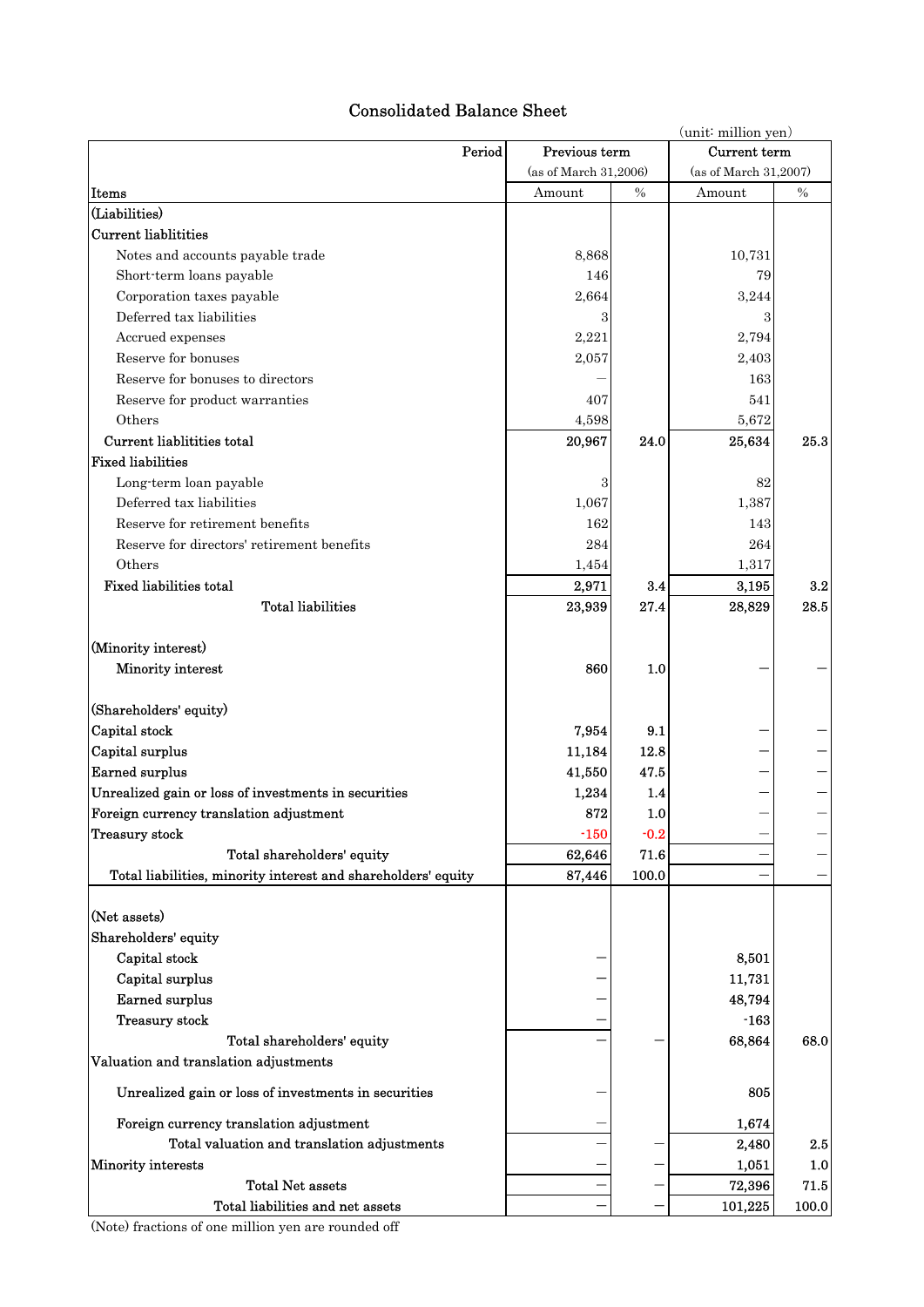### Consolidated Statements of Income

|                                                        |                       |        | (unit: millions of Yen) |           |
|--------------------------------------------------------|-----------------------|--------|-------------------------|-----------|
| Period                                                 | Previous term         |        | Current term            |           |
|                                                        | (as of March 31,2006) |        | (as of March 31,2007)   |           |
| Items                                                  | Amount                | $\%$   | Amount                  | $\%$      |
| <b>Sales</b>                                           | 87,887                | 100.0  | 101,041                 | 100.0     |
| Cost of sales                                          | 36,739                | 41.8   | 43,497                  | 43.0      |
| Gross profit                                           | 51,148                | 58.2   | 57,543                  | 57.0      |
| Selling, general and administrative expenses           | 40,425                | 46.0   | 44,828                  | 44.4      |
| Operating income                                       | 10,723                | 12.2   | 12,714                  | 12.6      |
| Non-operating income                                   |                       |        |                         |           |
| Interest income                                        | 67                    |        | 107                     |           |
| dividends earned                                       | 34                    |        | 41                      |           |
| Royalties earned                                       | 48                    |        | 48                      |           |
| Income from investment real estate                     | 395                   |        | 393                     |           |
| Equity in earnings of investees                        | 25                    |        | 29                      |           |
| Exchange gain                                          | 828                   |        | 374                     |           |
| Others                                                 | 158                   |        | 190                     |           |
| Non-operating income total                             | 1,558                 | 1.8    | 1,185                   | 1.1       |
| Non-operating expenses                                 |                       |        |                         |           |
| Interest expense                                       | 22                    |        | 27                      |           |
| Amortization of goodwill                               |                       | 6      |                         |           |
| Cash discount                                          | $32\,$                |        | 28                      |           |
| Maintenance cost of investment real estate             | 197                   |        | 169                     |           |
| Others                                                 | 43                    |        | 97                      |           |
| Non-operating expenses total                           | 300                   | 0.4    | 322                     | 0.3       |
| Ordinary income                                        | 11,981                | 13.6   | 13,577                  | 13.4      |
| <b>Extraordinary income</b>                            |                       |        |                         |           |
| Extraordinary profits                                  |                       |        |                         |           |
| Gain on sales of investment securities                 |                       | 0      | 117                     |           |
| Gains on sale of fixed assets                          |                       | 9      | 27                      |           |
| Reversal of allowance for doubtful debts               | 42                    |        | 42                      |           |
| Reversal of reserve for directors' retirement benefits |                       | 1      |                         |           |
| Investment income from change of equity                |                       | 6      |                         |           |
| Income from settlement                                 |                       |        | 180                     |           |
| Extraordinary profits total                            | 59                    | 0.1    | 370                     | 0.4       |
| <b>Extraordinary losses</b>                            |                       |        |                         |           |
| Write-down of securities                               |                       | 6      | 38                      |           |
| Loss on disposal of fixed assets                       | 131                   |        | 141                     |           |
| Extraordinary losses total                             | 138                   | 0.2    | 180                     | $\rm 0.2$ |
| Net income before income taxes and minority interest   | 11,902                | 13.5   | 13,768                  | 13.6      |
| Income taxes                                           | 5,010                 | 5.7    | 5,139                   | 5.1       |
| Deferred income taxes                                  | $-561$                | $-0.6$ | $-424$                  | $-0.4$    |
| Minority interest                                      | 31                    | 0.0    | 44                      | 0.0       |
| Net income                                             | 7,422                 | 8.4    | 9,008                   | 8.9       |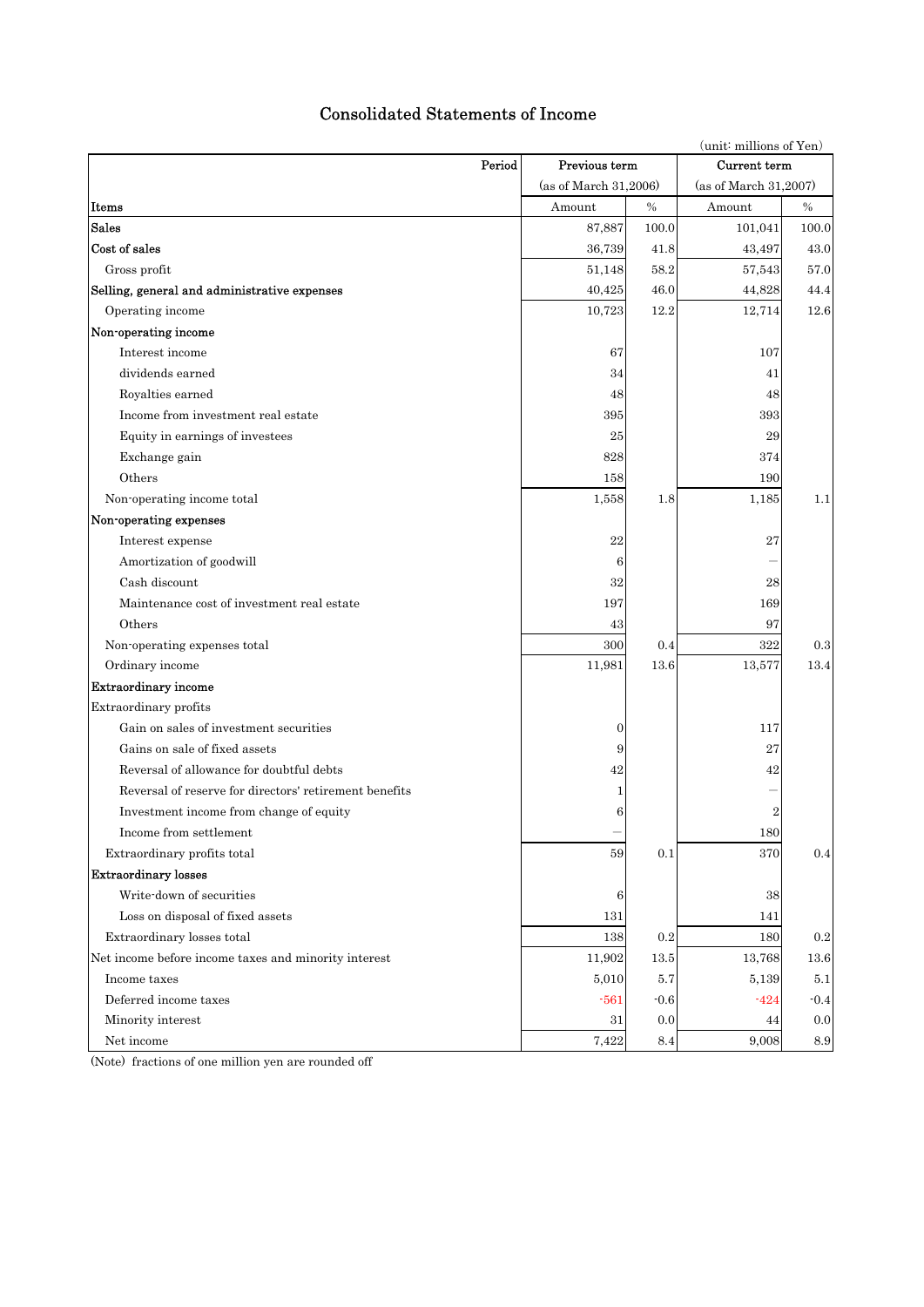# Consolidated Statements of Retained Earnings

|                                                         |               |                       |              | (unit: millions of Yen) |
|---------------------------------------------------------|---------------|-----------------------|--------------|-------------------------|
| Period                                                  | Previous term |                       | Current term |                         |
| Items                                                   |               | (as of March 31,2006) |              | (as of March 31,2007)   |
| (Capital Surplus)                                       |               |                       |              |                         |
| Capital Surplus at Beginning of period                  |               | 11,182                |              |                         |
| <b>Increase in Capital Surplus</b>                      |               |                       |              |                         |
| 1. Inclusion from Issue of stocks                       |               |                       |              |                         |
| 2. Gain on Disposal of Treasury stocks                  |               | $\overline{2}$        |              |                         |
| Capital Surplus at End of term                          |               | 11,184                |              |                         |
|                                                         |               |                       |              |                         |
| (Earned Surplus)                                        |               |                       |              |                         |
| Earned Surplus at Beginning of period                   |               | 36,050                |              |                         |
| <b>Increase in Earned Surplus</b>                       |               |                       |              |                         |
| Net Income for Current Period                           | 7,422         | 7,422                 |              |                         |
| Decrease in Earned Surplus                              |               |                       |              |                         |
| Dividend Payments                                       | 1,123         |                       |              |                         |
| <b>Bonuses to Directors</b>                             | 111           |                       |              |                         |
| (including auditors)                                    | (15)          |                       |              |                         |
| Decrease due to fiscal year end change for subsidiaries | 687           | 1,923                 |              |                         |
| Earned Surplus at End of term                           |               | 41,550                |              |                         |
|                                                         |               |                       |              |                         |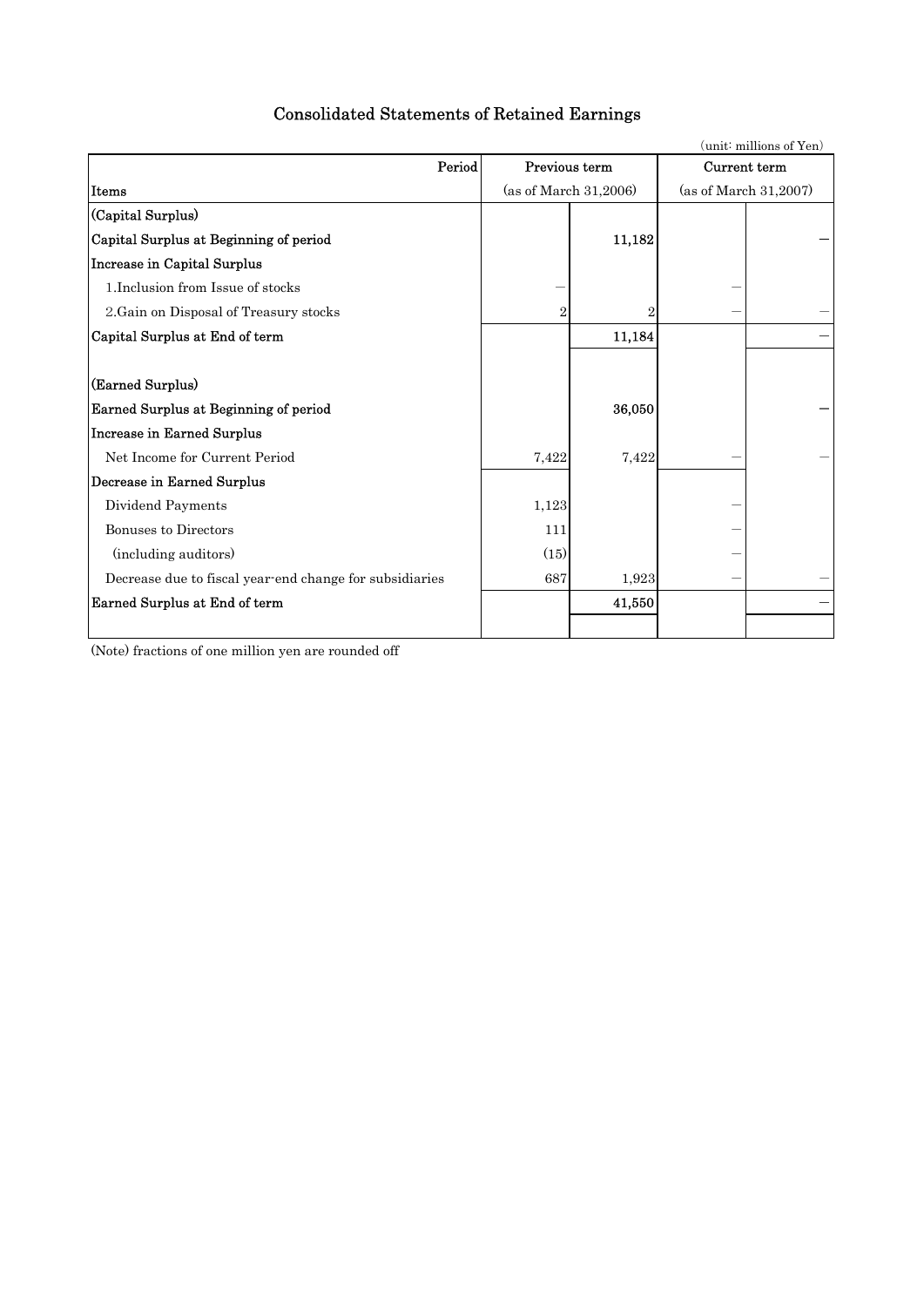### Consolidated Statement of Changes in Net Assets

FY2006(from April 1 to March 31,2007)

|                                                      |       |                                             |                      |                   | (unit: millions of Yen)          |
|------------------------------------------------------|-------|---------------------------------------------|----------------------|-------------------|----------------------------------|
|                                                      |       |                                             | Shareholders' equity |                   |                                  |
|                                                      |       | Capital stock Capital surplu Earned surplus |                      | Treasury<br>stock | Total<br>shareholders'<br>equity |
| Balance at the end of previous period                | 7,954 | 11,184                                      | 41,550               | $-150$            | 60,538                           |
| Changes of items during the period                   |       |                                             |                      |                   |                                  |
| Issuance of stock                                    | 546   | 546                                         |                      |                   | 1,093                            |
| Dividends from appropriation of surplus              |       |                                             | $-798$               |                   | $-798$                           |
| Dividends from retained earnings                     |       |                                             | $-804$               |                   | $-804$                           |
| Bonuses to Directors from appropriation of surplus   |       |                                             | $-159$               |                   | $-159$                           |
| Net income                                           |       |                                             | 9,008                |                   | 9,008                            |
| Repurchase of treasury stock                         |       |                                             |                      | $-12$             | $-12$                            |
| Disposal of treasury stock                           |       | $\Omega$                                    |                      | $\Omega$          | $\Omega$                         |
| Net changes of items other than shareholders' equity |       |                                             |                      |                   |                                  |
| Total changes of items during the period             | 546   | 546                                         | 7,244                | $-12$             | 8,325                            |
| Balance at the end of the current period             | 8.501 | 11,731                                      | 48,794               | $-163$            | 68,864                           |

|                                                      |                                                               | Valuation and translation adjustments            |                                                         |                       |                     |
|------------------------------------------------------|---------------------------------------------------------------|--------------------------------------------------|---------------------------------------------------------|-----------------------|---------------------|
|                                                      | Unrealized<br>gain or loss of<br>investments<br>in securities | Foreign<br>currency<br>translation<br>adjustment | тотаг<br>Valuation<br>and<br>translation<br>adjustments | Minority<br>interests | Total Net<br>assets |
| Balance at the end of previous period                | 1,234                                                         | 872                                              | 2,107                                                   | 860                   | 63,507              |
| Changes of items during the period                   |                                                               |                                                  |                                                         |                       |                     |
| Issuance of stock                                    |                                                               |                                                  |                                                         |                       | 1,093               |
| Dividends from appropriation of surplus              |                                                               |                                                  |                                                         |                       | $-798$              |
| Dividends from retained earnings                     |                                                               |                                                  |                                                         |                       | $-804$              |
| Bonuses to Directors from appropriation of surplus   |                                                               |                                                  |                                                         |                       | $-159$              |
| Net income                                           |                                                               |                                                  |                                                         |                       | 9,008               |
| Repurchase of treasury stock                         |                                                               |                                                  |                                                         |                       | $-12$               |
| Disposal of treasury stock                           |                                                               |                                                  |                                                         |                       | $\overline{0}$      |
| Net changes of items other than shareholders' equity | $-429$                                                        | 802                                              | 372                                                     | 190                   | 563                 |
| Total changes of items during the period             | $-429$                                                        | 802                                              | 372                                                     | 190                   | 8,888               |
| Balance at the end of the current period             | 805                                                           | 1,674                                            | 2,480                                                   | 1,051                 | 72,396              |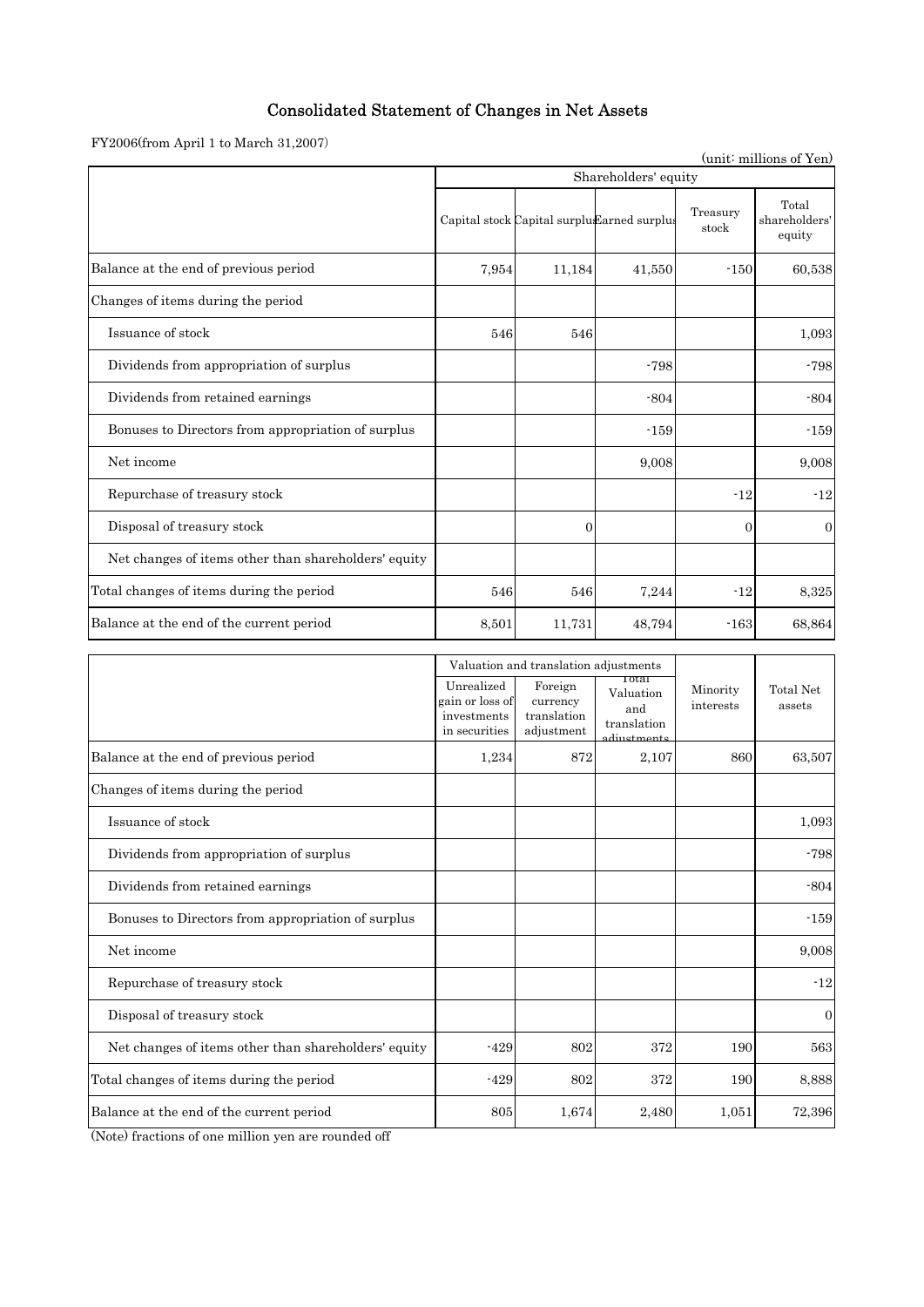## Consolidated Statements of Cash Flows

| Consondated Statements of Cash Flows                                                    | (unit: millions of Yen) |                       |
|-----------------------------------------------------------------------------------------|-------------------------|-----------------------|
| Period                                                                                  | Previous term           | Current term          |
| Items                                                                                   | (as of March 31,2006)   | (as of March 31,2007) |
| Cash flows from operating activities                                                    |                         |                       |
| Net income before income taxes and minority interest                                    | 11,902                  | 13,768                |
| Depreciation and amortization                                                           | 3,592                   | 4,008                 |
| Amortization of consolidation goodwill                                                  | 33                      | 7                     |
| Increase/decrease in reserve for bonuses                                                | 378                     | 294                   |
| Increase/decrease in reserve for bonuses to directors                                   |                         | 163                   |
| Increase/decrease in reserve for directors' retirement benefits                         | -14                     | $-19$                 |
| Increase/decrease in reserve for retirement benefits                                    | $-161$                  | $-24$                 |
| Increase/decrease in Prepaid pension cost                                               |                         | $-465$                |
| Increase/decrease in allowance for doubtful debts                                       | 21                      | 46                    |
| Interest income and dividends earned                                                    | $-102$                  | $-149$                |
| Interest expense                                                                        | 22                      | 27                    |
| Equity in earnings/loss of investees                                                    | -25                     | $-29$                 |
| Gain/loss on sales of investment securities                                             | -0                      | $-117$                |
| Write-down of securities                                                                | 6                       | 38                    |
| Loss on disposal of fixed assets                                                        | 131                     | 141                   |
| Increase/decrease in notes and accounts receivable                                      | $-2,383$                | $-4,392$              |
| Increase/decrease in inventories                                                        | $-684$                  | $-297$                |
| Increase/decrease in notes and accounts payable                                         | $-753$                  | 690                   |
| Increase/decrease in consumption taxes payable/receivable                               | $-165$                  | 160                   |
| Bonuses to directors                                                                    | -111                    | $-159$                |
| Others                                                                                  | 698                     | 934                   |
| Subtotal                                                                                | 12,383                  | 14,627                |
| Interest and dividends received                                                         | 99                      | 145                   |
| Interest paid                                                                           | $-16$                   | $-27$                 |
| Corporation taxes paid                                                                  | $-4,191$                | $-4,660$              |
| Cash flows from operating activities                                                    | 8,275                   | 10,085                |
| Cash flows from investing activities                                                    |                         |                       |
| Payments for funding of time deposit                                                    | $-66$                   | $-40$                 |
| Proceeds from refundment of time deposit                                                | 30                      | 30                    |
| Payments for purchases of tangible fixed assets                                         | $-5,795$                | $-4,628$              |
| Proceeds from sale on tangible fixed assets                                             |                         | 73                    |
| Payments for purchases of intangible fixed assets                                       | $-1,421$                | $-1,487$              |
| Payments for purchases of investment securities                                         | $-494$                  |                       |
| Proceeds on investment securities sold                                                  | $\boldsymbol{0}$        | 304                   |
| Cash flow from equity investment in subsidiaries                                        |                         | $-533$                |
| Payments for investments in real estates                                                | $-58$                   |                       |
| Others                                                                                  | $-52$                   | $-349$                |
| Cash flows from investing activities                                                    | $-7,858$                | $-6,630$              |
| Cash flows from financing activities                                                    |                         |                       |
| Net increase/decrease of short-term loans                                               | $-39$                   | $-118$                |
| Proceeds from long-term loans                                                           |                         | 191                   |
| Repayment of long-term loans                                                            | -19                     | $-64$                 |
| Proceeds from issuing stocks                                                            |                         | 1,093                 |
| Proceeds from minority shareholders on issuing stocks of subsidiaries                   | 21                      | 59                    |
| Payments for purchases of treasury stocks                                               | -30                     | $-12$                 |
| Dividends paid                                                                          | $-1,123$                | $-1,603$              |
| Dividend paid to minority shareholders                                                  |                         | $-3$                  |
| Cash flows from financing activities                                                    | $-1,190$                | $-457$                |
| Translation adjustments on cash and cash equivalents                                    | 275                     | 301                   |
| Increase/decrease in cash and cash equivalent                                           | $-498$                  | 3,298                 |
| Cash and cash equivalents at beginning of year                                          | 10,457                  | 9,416                 |
| Decrease of Cash and cash equivalents due to fiscal year end change for<br>subsidiaries | $-542$                  |                       |
| Cash and cash equivalents at end of year                                                | 9,416                   |                       |
|                                                                                         |                         | 12,714                |